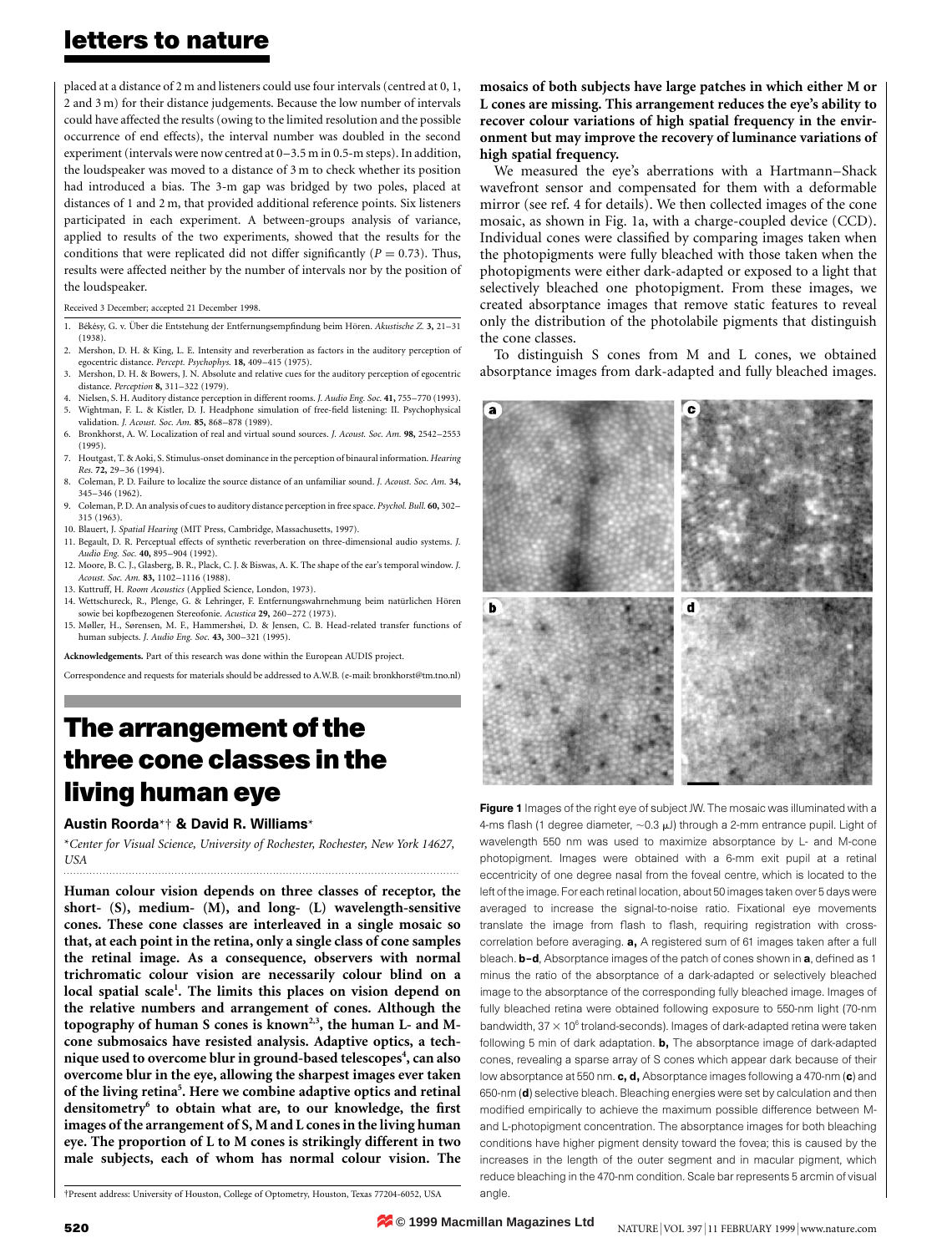### letters to nature

Because S cones absorb negligibly at the imaging wavelength of 550 nm, whereas M and L cones absorb strongly at this wavelength, the S cones appear as a sparse array of dark cones in the absorptance image of Fig. 1b while the M and L cones appear bright. To distinguish L from M cones, we took images immediately after one of two bleaching conditions: dark-adapted retina was exposed to a 650-nm light, which selectively bleached the L pigment, or a 470-nm light, which selectively bleached the M pigment. The absorptance image for the 650-nm bleach reveals dark, low-absorptance L cones that have been heavily bleached and bright, highly absorbing M cones that were spared from bleaching (Fig. 1c). The absorptance image for the 470-nm bleach shows selective bleaching of M cones, but the effect is smaller than the effect of the 650-nm bleach because of the similarity of M-cone and L-cone action spectra at this wavelength (Fig. 1d).

Figure 2a-d shows that, for two trichromats with normal colour vision, the absorptances of single cones after 470-nm and 650-nm bleaches produce a bimodal distribution. If these modes represent L and M cones, then only a single mode should be observed in a similar experiment on a protanope, a person who lacks the L pigment. This prediction is confirmed by the data shown in Fig. 2e, f. Table 1 summarizes the numbers of S, M and L cones found in the two trichromats. The relative number of L and M cones differs greatly between these two subjects. In two patches of retina, one from the nasal and one from the temporal fovea, subject JW had a mean ratio of L to M cones of 3.79 whereas AN had a ratio of 1.15. This large individual difference is consistent with the variability found using psychophysical methods<sup>7-10</sup>, spectral electroretinograms<sup>11,12</sup>, microspectrophotometry<sup>13,14</sup> and messenger RNA analysis<sup>15,16</sup>.

The arrangements of S, M and L cones for subjects JWand AN are shown in the psuedocolour images in Fig. 3. The distribution of the sparse S cones is not significantly different from random in either trichromat. This agrees with previous results<sup>3</sup> that showed that the developmental mechanism used to space S cones in a regular,

| Table 1 Cone numbers for two subjects with normal colour vision |                                                                                             |                 |                 |                |               |           |
|-----------------------------------------------------------------|---------------------------------------------------------------------------------------------|-----------------|-----------------|----------------|---------------|-----------|
| Subject                                                         | Number of<br>cones                                                                          | L cones<br>(96) | M cones<br>(96) | S cones<br>(9) | Frror<br>(96) | 1:M ratio |
| JW                                                              | 1462                                                                                        | 75.8            | 20.0            | 42             | 21            | 3.79      |
| AN                                                              | 522                                                                                         | 50.6            | 44.2            | 52             | 56            | 115       |
|                                                                 | The error column shows the percentage of cones labelled M (or L) that are actually L (or M) |                 |                 |                |               |           |

cones. The error in the assignment of L and M cones is taken to be the fractional area of the intersection of the sum of two gaussians used to fit the histograms shown in Fig. 2.

nonrandom manner in humans is not seen near the fovea. Perhaps cone migration during the formation of the fovea disrupts regular Scone spacing. The assignment of M and L cones is not significantly different from random in JW's eye but in AN's eye the M and L cones are significantly more aggregated than expected in a random mosaic. This additional clumping could arise if, for example, progenitor cells were to bias the `decisions' of their progeny to express either M or L opsin. However, we cannot exclude the possibility that the departure from a random distribution in AN's eye is a consequence of residual optical blur in his retinal images. Optical blur could increase the chances of misclassifying especially those cones that are surrounded by cones of the opposite class, and this would exaggerate clumping. The overlap in the two distributions of Fig. 2d indicates that about 6% of AN's M and L cones were misidentified. Simulations suggest that this low error rate may nonetheless be high enough to produce the tendency towards the additional clumping we observed. Microspectrophotometry<sup>17</sup> on small foveal patches of excised talapoin retina indicated a random assignment of M and L cones and photopigment transmittance imaging in a macaque peripheral retina<sup>18</sup> showed a tendency towards aggregation of M and L cones. All studies agree that there is no tendency for the M cones to disperse themselves uniformly among the L cones, and the lack of a regular packing scheme for these cone classes may be ubiquitous among old-world primates.

What are the implications of this arrangement for vision? The coarse grain of the cone submosaics causes fluctuations in the





angle corresponding to the intersection of the two gaussian curves was used to categorize L and M cones. The fractional area of the overlap compared with the total area under the two gaussians provides an estimate of the fraction of cones that were misidentified; these estimates are 2.1% for JW and 5.6% for AN. e, f, Results obtained from a protanope whose colour deficiency was verified psychophysically and by genetic screening. As with the trichromats, bleaching levels were chosen to optimize the chance of distinguishing two pigments.